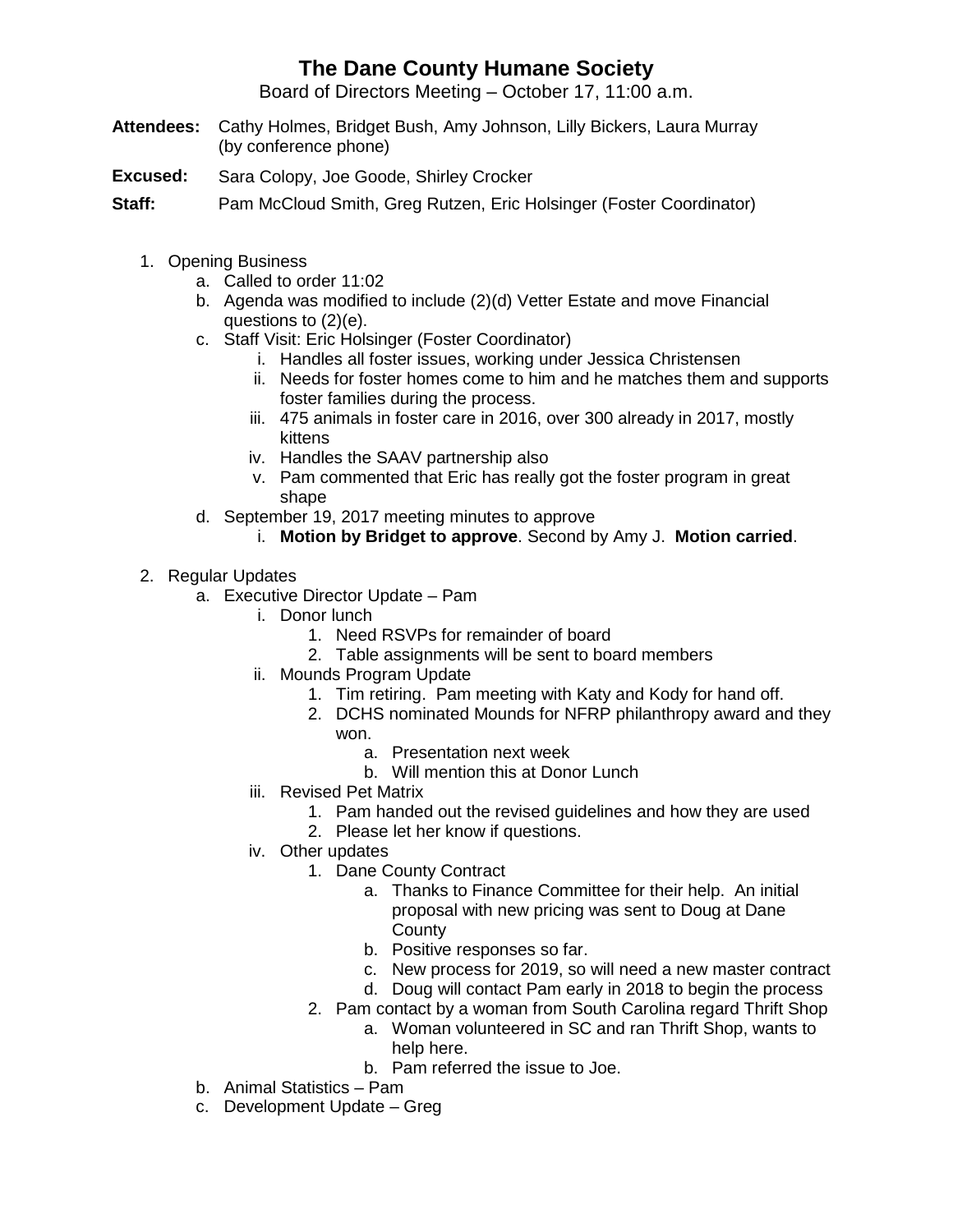## **The Dane County Humane Society**

Board of Directors Meeting – October 17, 11:00 a.m.

- i. \$31,000 missing from September revenue numbers from Bark & Wine due to timing. Good results overall from the event.
- ii. Kim Jensen and Giving Tuesday (11/28).
	- 1. A handout of the proposed Sample Post was given to all.
	- 2. Proposing matching funds of \$15,000
	- 3. Would require \$5,000 from the Board.
		- a. Want to say the entire board supports Giving Tuesday with matching funds.
		- b. Asked if Board could give a collective gift to add to matching funds.
		- c. Discussion followed regarding the amount board members should be asked to donate versus getting all to participate.
	- **4. Motion by Amy J that the Board participate in donating to the matching fund with each member to contribute at their own amount level.**
	- 5. Second by Lilly
	- **6. Motion carried.**
- iii. Amy Good and Greg are creating a pipeline report for five quarters of expected donations
- iv. Kim is also working on taking the \$300 \$500 donors to the \$1,000 level 1. Large number of donors in this category.
- d. Vetter Estate
	- i. A written resolution is now being required of the Board regarding the use of funds once they are received and put into the new UBS account.
	- ii. Resolution will acknowledge bequest and purpose as set forth in Vetter's Will.
	- iii. Joe, Cathy and Pam are working on the resolution and the board will need to approve it, possibly by email, in order to get the funds.
- e. Questions on current financials
	- i. Cathy reviewed. Under budget in expenses (\$301,000). Under budget in revenue (\$131,000) so still in good shape per budget.
	- ii. Reviewed the monthly Dashboard graphic
		- 1. Asked if others would review and bring any questions forward so it is a useful tool.
- 3. Old Business
	- a. November Board Interviews and Appointments
		- i. Maggie Premo coming to November Board meeting
			- 1. Agreed that she will be offered the opening with a 2020 expiration date, same as Joel.
		- ii. Amy Manthey is not yet scheduled
		- iii. Joel Davidson coming to November Board meeting
		- iv. Others for future consideration
			- 1. Will get through these and then set next steps.
	- b. Bark & Wine Results
		- i. Covered in Greg's reporting
	- c. Status of Web Portal Implementation (Goode's 9-19-17 Email to Pam)
		- i. Need to finalize exactly who is having what problems so can decide what solution is needed.